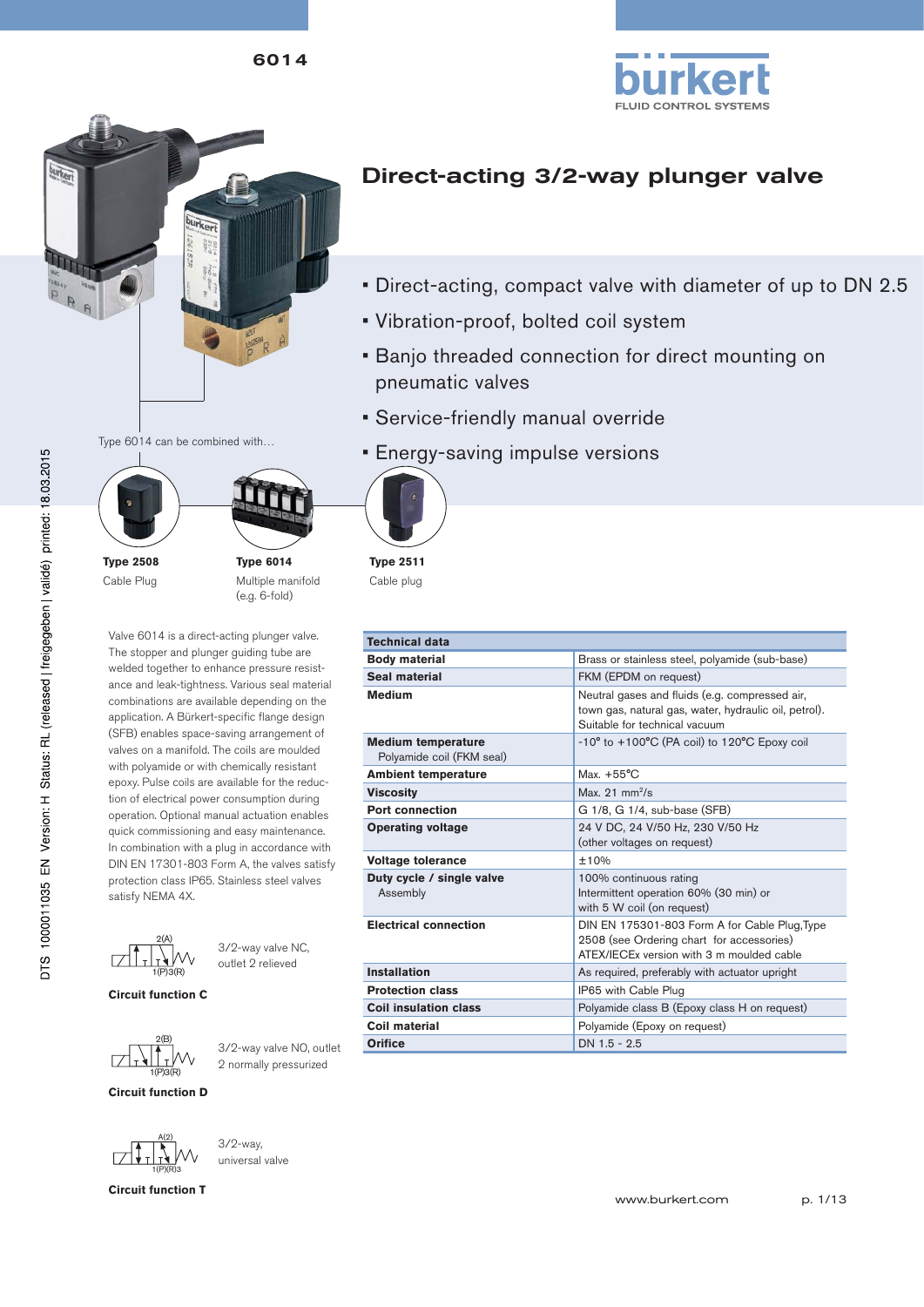

#### Technical data

#### Power consumption and the constant of the Response times

|                | <b>Orifice Power consumption</b> |                                                             |   |                                  |  |  |  |
|----------------|----------------------------------|-------------------------------------------------------------|---|----------------------------------|--|--|--|
| [mm]<br>[mm]   | <b>IVAI</b>                      | Inrush AC   Hold AC (hot coil)<br><b>IVAI</b><br><b>IWI</b> |   | DC hot / cold coil<br><b>IWI</b> |  |  |  |
| $1.5 - 2.5$ 24 |                                  | 17                                                          | 8 | 8/9                              |  |  |  |

| Orifice | <b>Response times AC and DC</b> |              |  |  |  |
|---------|---------------------------------|--------------|--|--|--|
| [mm]    | <b>Opening [ms]</b>             | Closing [ms] |  |  |  |
| 1.5     | $10 - 15$                       | $15 - 20$    |  |  |  |
| 2.0     | $10 - 15$                       | $15 - 20$    |  |  |  |
| 2.5     | $15 - 20$                       | $10-22$      |  |  |  |

#### **Response times [ms]:**

Measured at valve outlet at 6 bar and +20ºC. Opening: Pressure build-up 0 - 90%, to Closing: Pressure relief 100 to 10%

# **Materials**

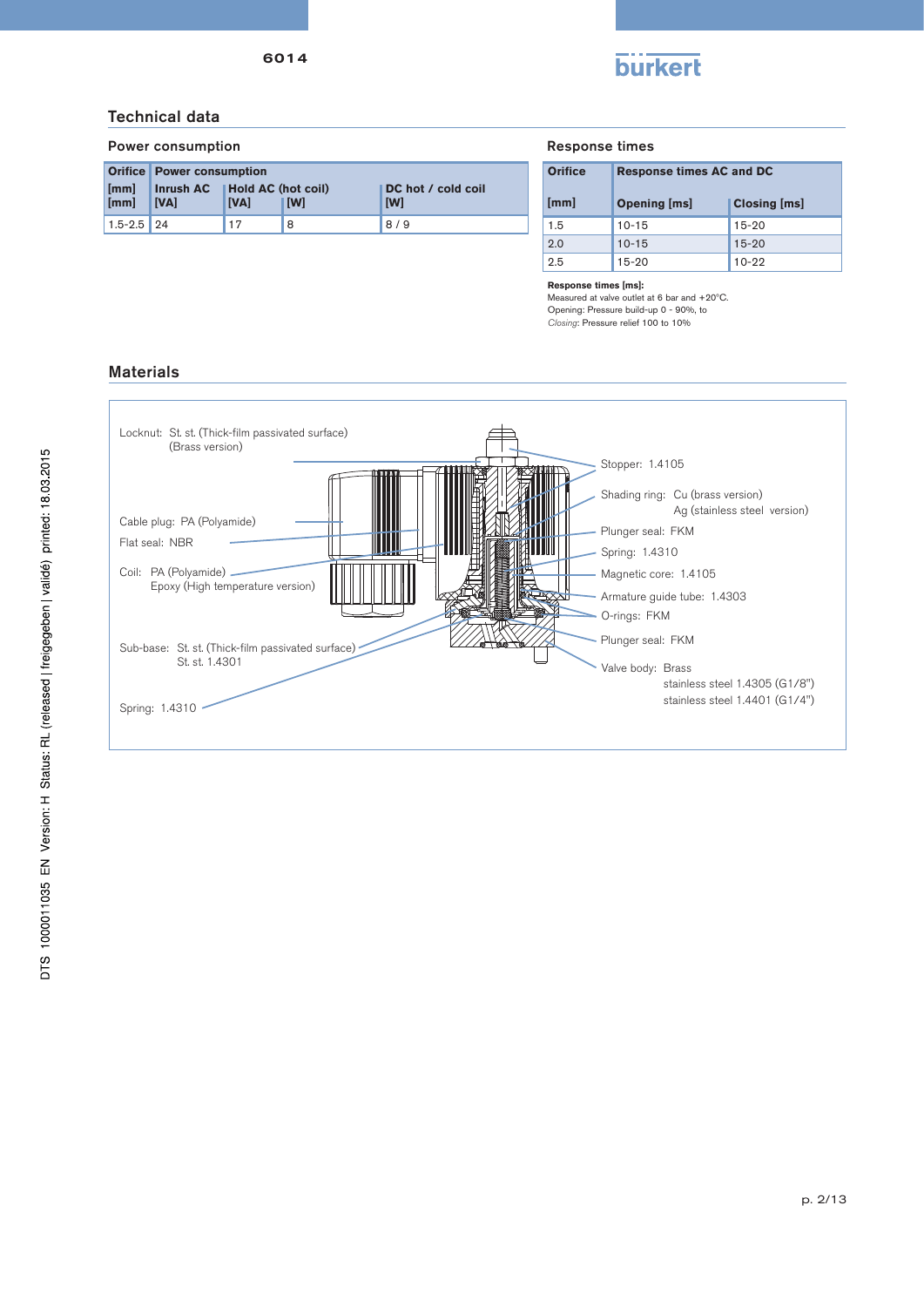

# Dimensions [mm]

6014



# Utilisation in another circuit function

Valves with circuit functions (WW) C, D and T are fitted with different springs. If used in some other circuit function, the permissible operating pressure may change (see table below).

#### **Connections**

For the positions marked with \*, \*\* or \*\*\* in the drawing, the connections are marked with the letters shown in the table above, depending on the circuit function. Unused connections in circuit functions A or B will be closed off with a blanking plug or cap nut.

| <b>Circuit</b><br>function | <b>Connection Type</b> |           |     |  |  |
|----------------------------|------------------------|-----------|-----|--|--|
|                            | $\star$                | $**$      | *** |  |  |
| A                          | P                      | blank off | A   |  |  |
| B                          | blank off              | В         | P   |  |  |
| $\overline{C}$             | Ρ                      | R         | A   |  |  |
| D                          | R                      | P         | B   |  |  |
|                            | P                      | R         | A   |  |  |

• see drawing on page 7

DTS 1000011035 EN Version: H Status: RL (released | freigegeben | validé) printed: 18.03.2015

| <b>Valve Version</b><br><b>Basic version</b> |                            | Max. operating pressure [bar] for valve application<br>in circuit function |     |                |                |                |  |  |
|----------------------------------------------|----------------------------|----------------------------------------------------------------------------|-----|----------------|----------------|----------------|--|--|
| <b>DN</b>                                    | <b>Circuit</b><br>function | A                                                                          | B   | C              | D              | т              |  |  |
| 1.5                                          | C                          | 16                                                                         | 22  | 16             | $\overline{2}$ | $\overline{2}$ |  |  |
|                                              | D                          | $\overline{2}$                                                             | 2.5 | $\overline{2}$ | 16             | $\overline{2}$ |  |  |
|                                              | T                          | 10                                                                         | 16  | 10             | 6              | 6              |  |  |
| 2.0                                          | C                          | 10                                                                         | 14  | 10             | 1              | 1              |  |  |
|                                              | D                          | 1                                                                          | 1.5 | 1              | 10             | 1              |  |  |
|                                              | T                          | 6                                                                          | 10  | 6              | 4              | $\overline{4}$ |  |  |
| 2.5                                          | $\mathcal{C}$              | 6                                                                          | 9   | 6              | 0.7            | 0.7            |  |  |
|                                              | D                          | 0.7                                                                        | 1   | 0.7            | 6              | 0.7            |  |  |
|                                              | T                          | 3.5                                                                        | 6   | 3.5            | 2.5            | 2.5            |  |  |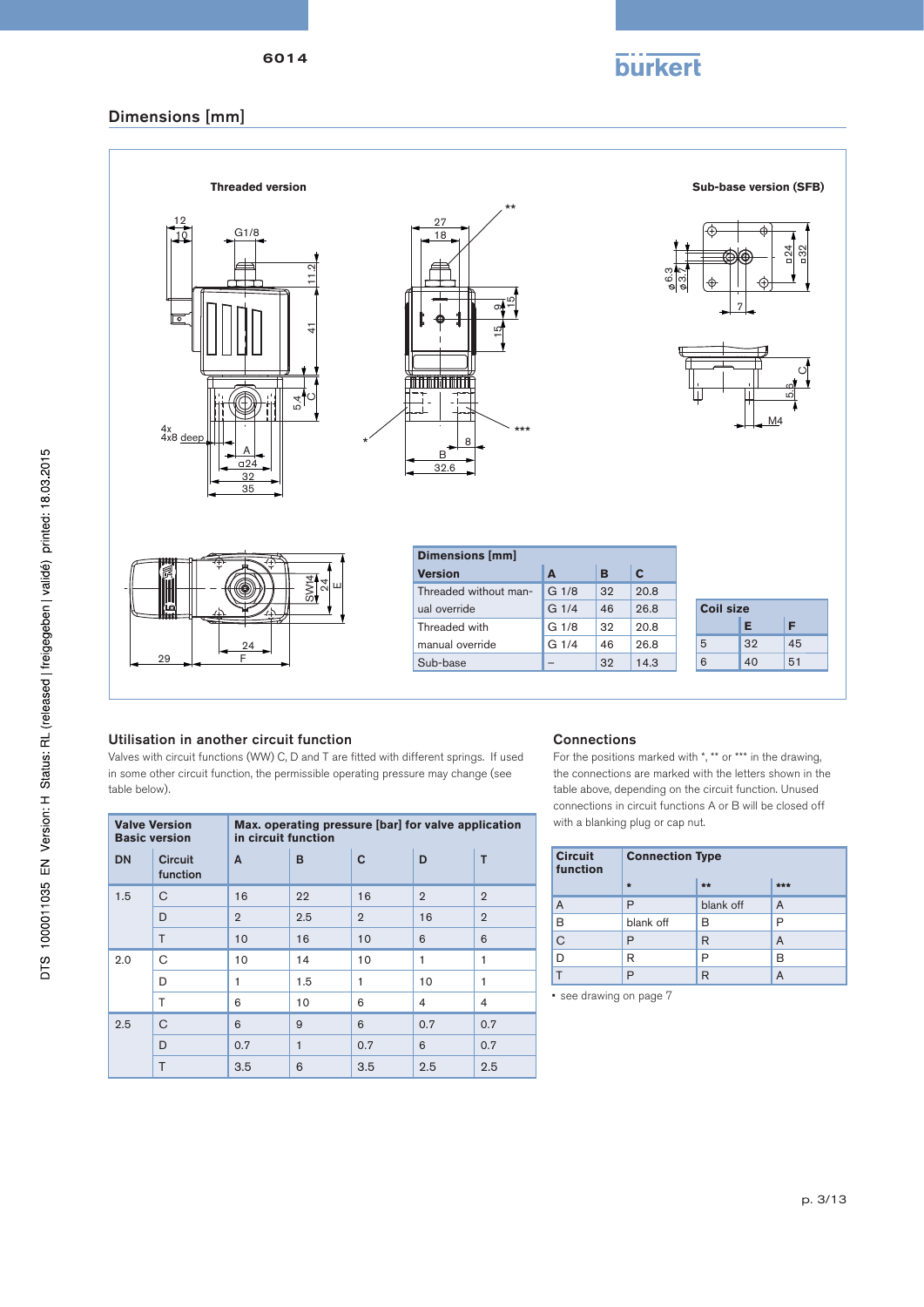

# Ordering chart for valves (other versions on request)

# 6014 Threaded valves with FKM seal, (class B)

Delivered without cable plug (see accessories)

|                                        |              |                    |                                           |                                       |                |         | Item no. per voltage / frequency |         |  |  |
|----------------------------------------|--------------|--------------------|-------------------------------------------|---------------------------------------|----------------|---------|----------------------------------|---------|--|--|
| Circuit<br>function                    | Orifice [mm] | connection<br>Port | Kv value<br>water<br>[m3/h] <sup>1)</sup> | Pressure<br>range [bar] <sup>2)</sup> | Effective coil | 024/DC  | 024/50                           | 230/50  |  |  |
| <b>Brass body</b>                      |              |                    |                                           |                                       |                |         |                                  |         |  |  |
| C 3/2-way valve NC                     | 1.5          | G 1/8              | 0.07                                      | $0 - 16$                              | 8              | 125 329 | 125 331                          | 125 332 |  |  |
| 2(A)                                   | 2.0          | G 1/8              | 0.11                                      | $0 - 10$                              | 8              | 125 333 | 125 334                          | 125 336 |  |  |
|                                        |              | G 1/4              | 0.11                                      | $0 - 10$                              | 8              | 125 348 | 126 138                          | 126 140 |  |  |
| 1(P)3(R)                               | 2.5          | G 1/8              | 0.16                                      | $0 - 6$                               | 8              | 125 341 | 125 340                          | 125 342 |  |  |
|                                        |              | G 1/4              | 0.16                                      | $0 - 6$                               | 8              | 126 142 | 126 143                          | 126 145 |  |  |
| D 3/2 way valve, NO                    | 1.5          | G 1/8              | 0.07                                      | $0 - 16$                              | 8              | 126 195 | 126 196                          | 125 355 |  |  |
| 2(B)                                   | 2.0          | G 1/8              | 0.11                                      | $0 - 10$                              | 8              | 125 357 | 125 358                          | 125 360 |  |  |
|                                        |              | G 1/4              | 0.11                                      | $0 - 10$                              | 8              | 126 198 | 126 199                          | 126 201 |  |  |
| 1(P)3(R                                | 2.5          | G 1/8              | 0.16                                      | $0 - 6$                               | 8              | 125 363 | 126 202                          | 126 204 |  |  |
|                                        |              | G 1/4              | 0.16                                      | $0 - 6$                               | 8              | 126 205 | 126 206                          | 126 208 |  |  |
| $T$ 3/2-way<br>Universal valve<br>A(2) | 1.5          | G 1/8              | 0.07                                      | $0 - 7$                               | 8              | 126 150 | 126 151                          | 126 153 |  |  |
| 1(P)(R)3                               |              |                    |                                           |                                       |                |         |                                  |         |  |  |
| with manual override                   |              |                    |                                           |                                       |                |         |                                  |         |  |  |
| C 3/2-way valve NC                     | 2.0          | G 1/8              | 0.11                                      | $0 - 10$                              | 8              | 125 337 | 125 338                          | 125 339 |  |  |
| 1(P)3(R)                               |              | G 1/4              | 0.11                                      | $0 - 10$                              | 8              | 125 349 | 126 147                          | 126 149 |  |  |
| D 3/2 way valve, NO                    | 2.0          | G 1/8              | 0.11                                      | $0 - 10$                              | 8              | 126 209 | 125 361                          | 126 211 |  |  |
| 1(P)3(R)                               |              | G 1/4              | 0.11                                      | $0 - 10$                              | 8              | 126 212 | 126 213                          | 126 215 |  |  |
| <b>Stainless steel body</b>            |              |                    |                                           |                                       |                |         |                                  |         |  |  |
| C 3/2-way valve NC<br>2(A)             | 1.5          | G 1/8              | 0.07                                      | $0 - 16$                              | 8              | 126 216 | 126 217                          | 126 219 |  |  |
|                                        | 2.0          | G 1/8              | 0.11                                      | $0 - 10$                              | 8              | 126 220 | 126 221                          | 126 223 |  |  |
| 1(P)3(R)                               | 2.0          | G 1/4              | 0.11                                      | $0 - 10$                              | 8              | 126 224 | 126 225                          | 126 227 |  |  |
| $T$ 3/2-way,<br>universal valve        | 1.5          | G 1/8              | 0.07                                      | $0 - 7$                               | 8              | 126 228 | 126 229                          | 126 231 |  |  |
| A(2)<br>1(P)(R)3                       |              |                    |                                           |                                       |                |         |                                  |         |  |  |

<sup>1)</sup> Measured at  $+20$  °C, 1 bar<sup>2)</sup> pressure difference

<sup>2)</sup> Measured as overpressure to the atmospheric pressure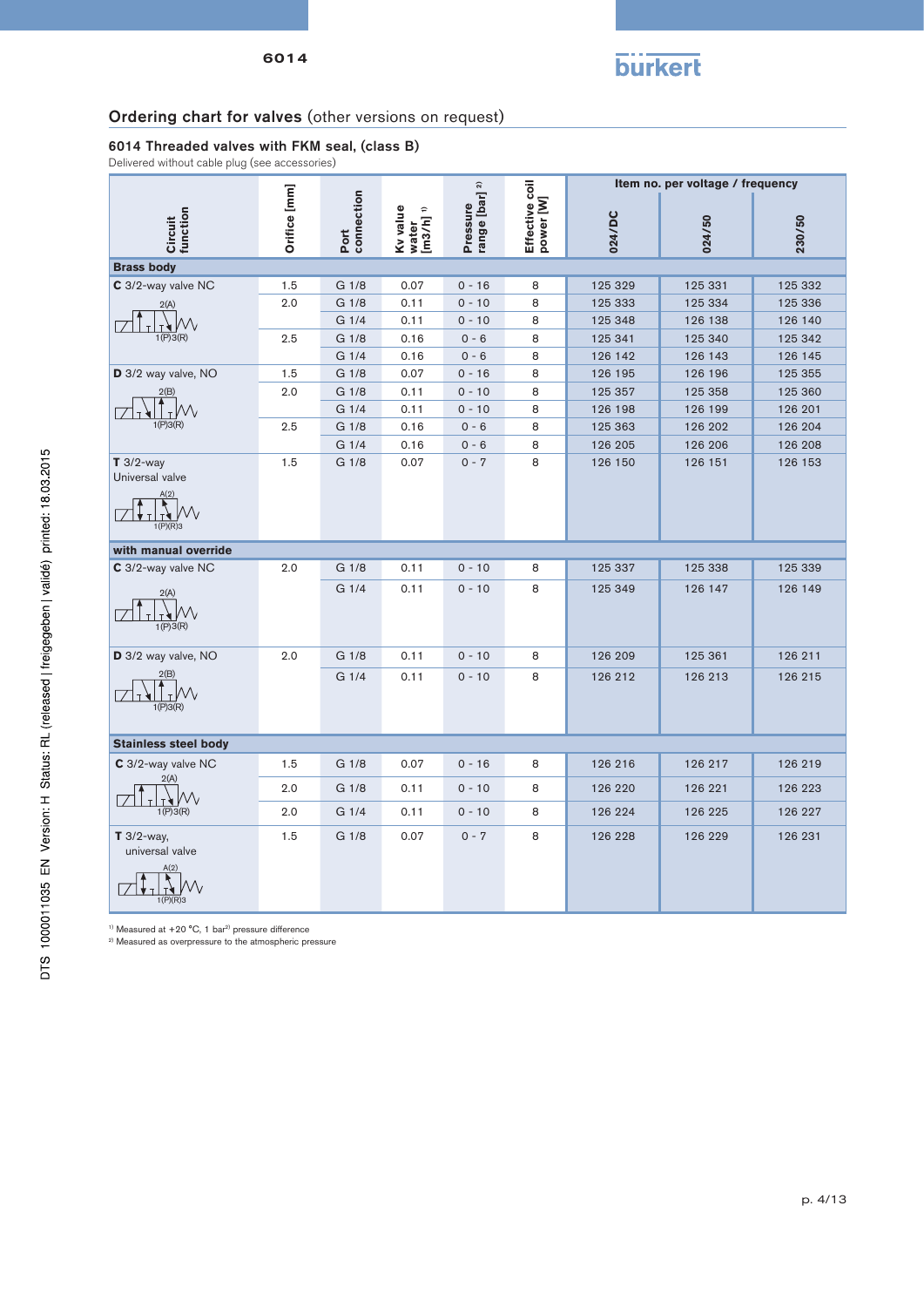

#### Ordering chart for valves (other versions on request)

#### 6014 Valves with FKM seal and sub-base body (SFB), (class B)

Delivered without cable plug (see accessories)

|                                              |              |                                           | จ        |                                |         | Item no. per voltage / frequency |         |  |  |  |
|----------------------------------------------|--------------|-------------------------------------------|----------|--------------------------------|---------|----------------------------------|---------|--|--|--|
| function<br>Circuit                          | Orifice [mm] | Ky value<br>water<br>[m3/h] <sup>1)</sup> |          | Effective<br>coil power<br>[W] | 024/DC  | 024/50                           | 230/50  |  |  |  |
| <b>Brass body</b>                            |              |                                           |          |                                |         |                                  |         |  |  |  |
| C 3/2-way valve NC                           | 1.5          | 0.07                                      | $0 - 16$ | 8                              | 126 154 | 126 155                          | 125 366 |  |  |  |
| 2(A)<br>W<br>1(P)3(R)                        | 2.0          | 0.11                                      | $0 - 10$ | 8                              | 125 367 | 125 368                          | 125 370 |  |  |  |
| D 3/2 way valve, NO<br>2(B)<br>1(P)3(R)      | 2.0          | 0.11                                      | $0 - 10$ | 8                              | 126 161 | 126 162                          | 125 383 |  |  |  |
| with manual override                         |              |                                           |          |                                |         |                                  |         |  |  |  |
| C 3/2-way valve NC                           | 1.5          | 0.07                                      | $0 - 10$ | 5                              | 126 403 | 126 404                          | 126 406 |  |  |  |
| 2(A)                                         | 1.5          | 0.07                                      | $0 - 16$ | 8                              | 126 157 | 126 158                          | 126 160 |  |  |  |
|                                              | 2.0          | 0.11                                      | $0 - 6$  | 5                              | 126 407 | 126 408                          | 126 410 |  |  |  |
| 1(P)3(R)                                     | 2.0          | 0.11                                      | $0 - 10$ | 8                              | 125 371 | 125 372                          | 125 374 |  |  |  |
| Polyamide body material                      |              |                                           |          |                                |         |                                  |         |  |  |  |
| C 3/2-way valve NC<br>2(A)<br>Мv<br>1(P)3(R) | 1.5          | 0.07                                      | $0 - 10$ | 5                              | 126 390 | 126 391                          | 126 393 |  |  |  |
| with manual override                         |              |                                           |          |                                |         |                                  |         |  |  |  |
| C 3/2-way valve NC<br>2(A)<br>1(P)3(R)       | 1.5          | 0.07                                      | $0 - 10$ | 5                              | 126 396 | 126 397                          | 126 399 |  |  |  |

<sup>1)</sup> Measured at  $+20$  °C, 1 bar <sup>2)</sup> pressure difference

2) Measured as overpressure to the atmospheric pressure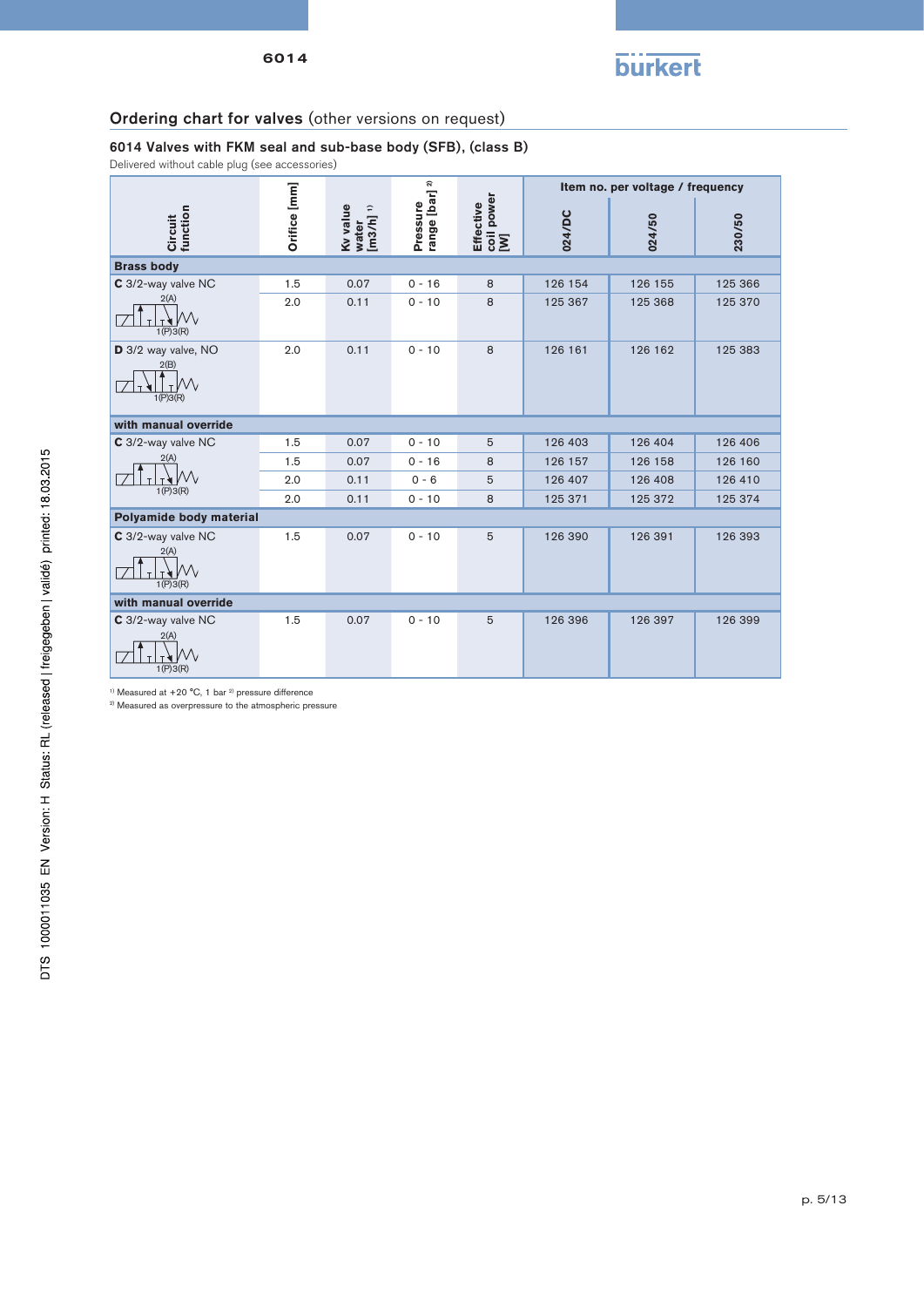

#### Ordering chart for valves, impulse version (other versions on request)

6014 Impuls valve with FKM seal material and brass body (class H)

| function<br>Circuit | ction<br>conn<br><b>Port</b> | [mm]<br>Orifice | water<br>value<br>a/h] <sup>1)</sup><br>Kv valu<br>[m3/h] | range<br>ω<br>$[bar]^{2}$<br>res<br>Δ. | Σ<br>등<br>Ĕ<br>$\widehat{\mathsf{I}}$<br>Ē<br>Ō<br>ᅙ<br>cons<br>ខូ<br>۰<br>ower<br>Š<br>ပ<br>ΔĂ | Item no. per<br>voltage [V/]<br>012/DC | 024/DC  |
|---------------------|------------------------------|-----------------|-----------------------------------------------------------|----------------------------------------|-------------------------------------------------------------------------------------------------|----------------------------------------|---------|
| $C$ 3/2-way valve,  | <b>Brass body</b>            |                 |                                                           |                                        |                                                                                                 |                                        |         |
| output 2 exhausted  | G 1/8<br>Threaded port       | 1.5             | 0.07                                                      | $0 - 16$                               | $\overline{7}$                                                                                  | 209 280                                | 209 284 |
| 2(A)                |                              | 2.0             | 0.11                                                      | $0 - 10$                               | 7                                                                                               | 209 281                                | 209 285 |
| VV<br>1(P)3(R)      | Sub-base                     | 1.5             | 0.07                                                      | $0 - 16$                               | 7                                                                                               | 209 278                                | 209 282 |
|                     | {SFB)                        | 2.0             | 0.11                                                      | $0 - 10$                               | 7                                                                                               | 209 279                                | 209 283 |

<sup>1)</sup> Measured at  $+20$  °C, 1 bar<sup>2)</sup> pressure difference

<sup>2)</sup> Measured as overpressure to the atmospheric pressure

#### Activation of the impulse version with inverse polarity operation

| The polarity is labelled on the valve | <b>Specifications</b> | <b>Terminal connections</b>                             |  |
|---------------------------------------|-----------------------|---------------------------------------------------------|--|
| - switch $ON +$                       | valve will be opened  | $(+)$ on terminal 2 and $(-)$ on terminal 1 (see below) |  |
| + switch OFF -                        | valve will be closed  | $(+)$ on terminal 1 and $(-)$ on terminal 2 (see below) |  |



**Note**: Only cable plug without circuitry should be used together with impulse version!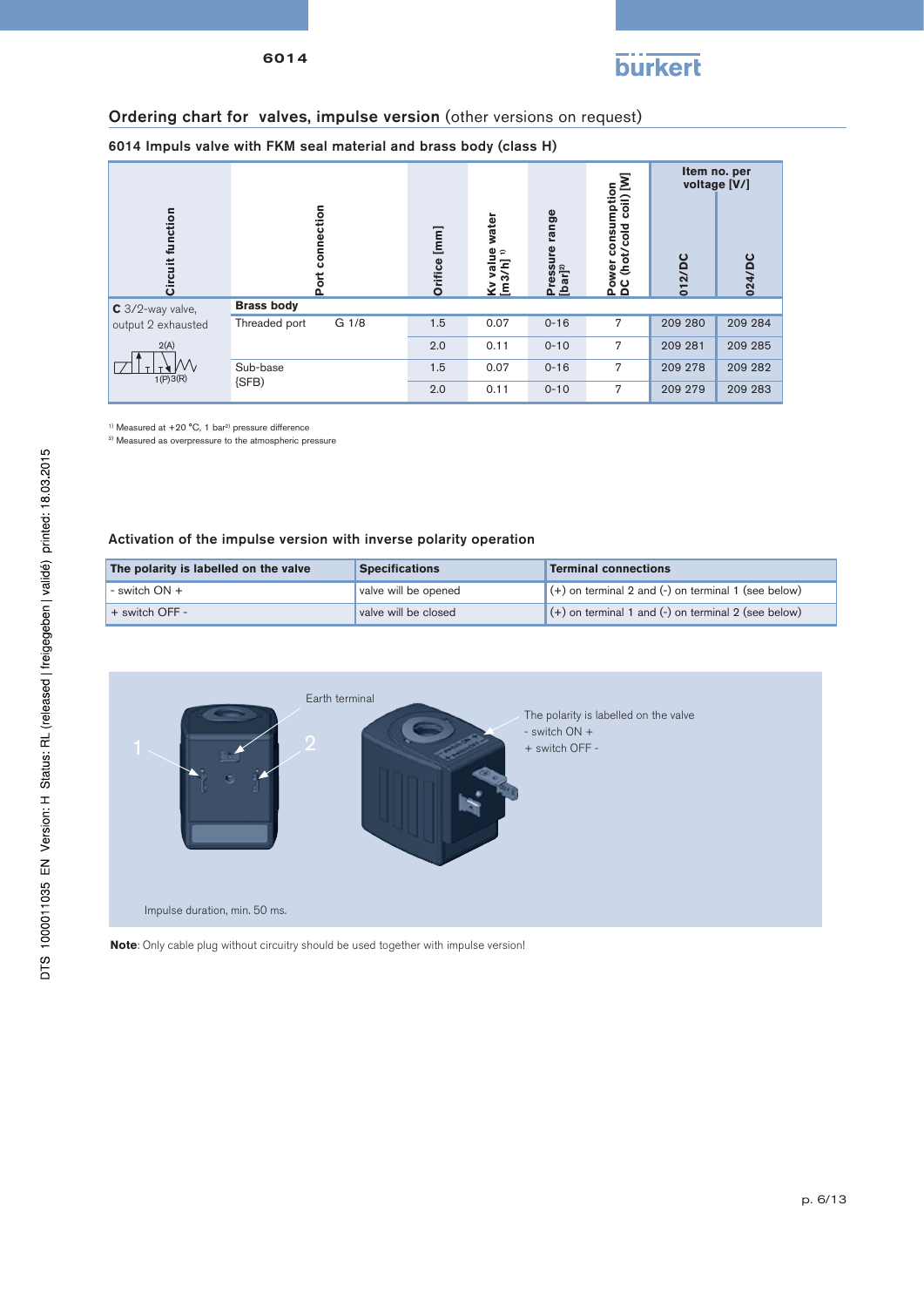

#### Materials for ATEX/IECEx m

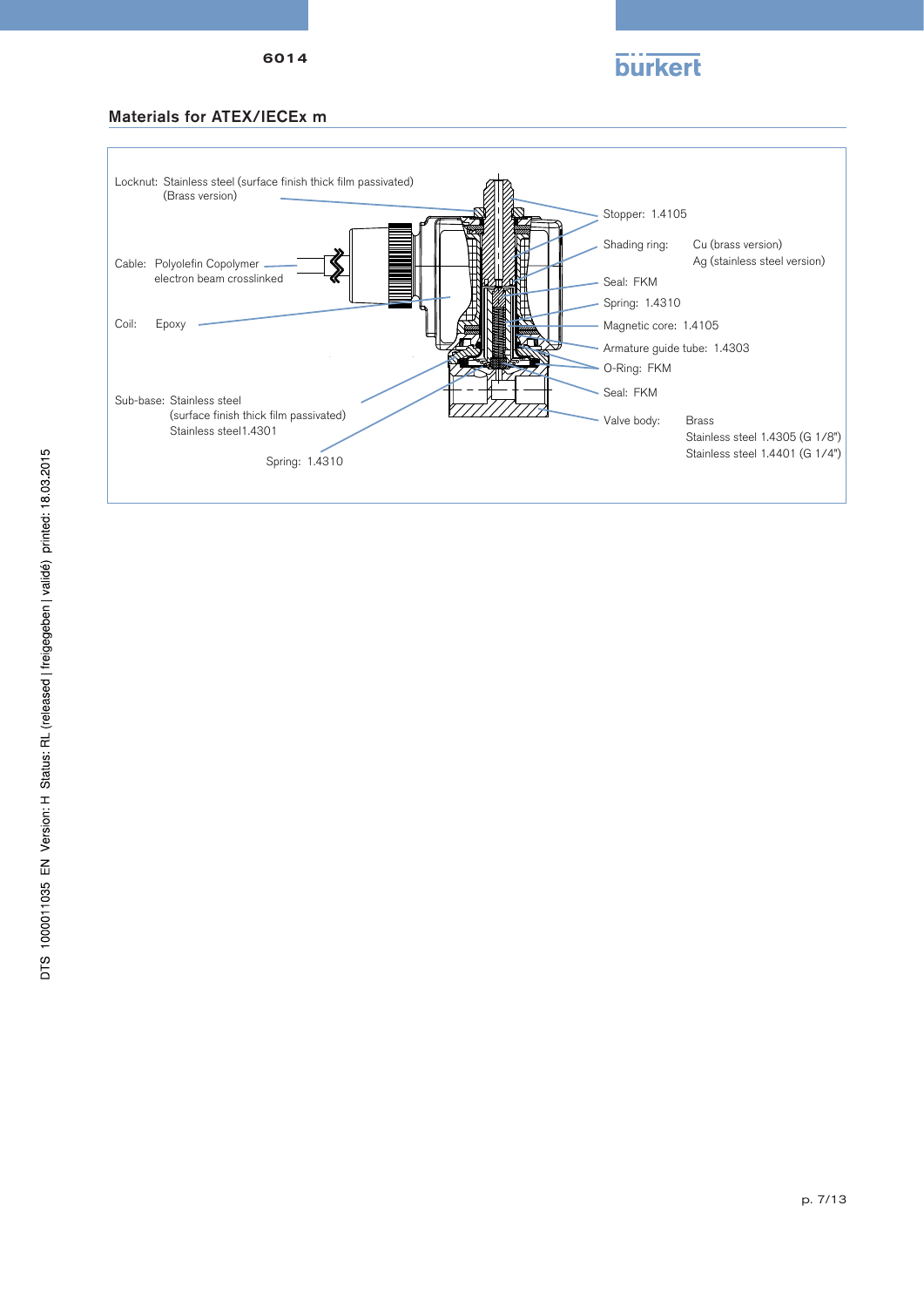

# Dimensions for ATEX/IECEx m [mm]

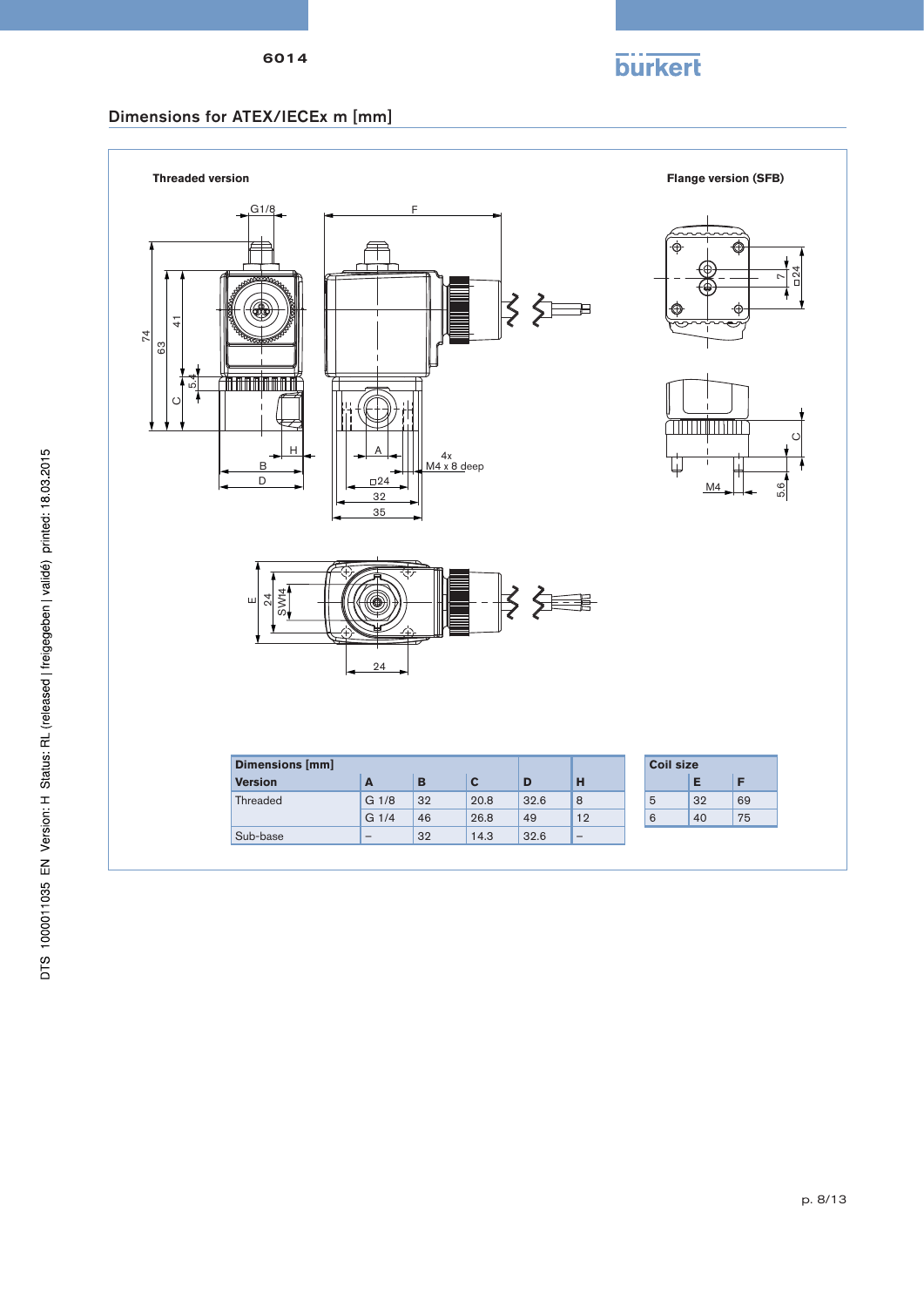

#### Ordering chart for Ex m valves

6014 valve, Ex m II T4, with FKM seal material and sub-base (SFB) conneciton with 3m moulded cable approved for block mounting, ambient temperature from -10°C to +40°C



6014 valve, Ex m II T4, with FKM seal material and threaded conneciton with 3m moulded cable approved for single mounting, ambient temperature from -10°C to +55°C

| Circuit func-<br>tion | Orifice<br>[mm] | connection<br>Port | Kv-value<br>[m <sup>3</sup> /h]<br>water | Pressure<br>range<br>[bar] | material<br>Body | coil power<br>[W]<br>Effective | frequency<br>Voltage/<br>[V/Hz] | override<br>Item no.<br>without<br>manual | override<br>no.<br>manual<br>Item<br>with |
|-----------------------|-----------------|--------------------|------------------------------------------|----------------------------|------------------|--------------------------------|---------------------------------|-------------------------------------------|-------------------------------------------|
| C                     | 2.0             | G 1/8              | 0.11                                     | $0 - 10$                   | <b>Brass</b>     | 9                              | 024/UC                          | 278 637                                   | 278 645                                   |
|                       |                 |                    |                                          |                            |                  |                                | 230/UC                          | 278 638                                   | 278 646                                   |
| 2(A)                  |                 |                    |                                          |                            | <b>Stainless</b> | 9                              | 024/UC                          | 278 660                                   | $\pmb{\mathsf{x}}$                        |
|                       |                 |                    |                                          |                            | steel            |                                | 230/UC                          | 278 661                                   | $\mathsf{x}$                              |
| 1(P)3(R)              |                 | G 1/4              | 0.11                                     | $0 - 10$                   | <b>Brass</b>     | 9                              | 024/UC                          | 278 639                                   | 278 647                                   |
|                       |                 |                    |                                          |                            |                  |                                | 230/UC                          | 278 641                                   | 278 649                                   |
|                       |                 |                    |                                          |                            | <b>Stainless</b> | 9                              | 024/UC                          | 278 662                                   | $\pmb{\mathsf{X}}$                        |
|                       |                 |                    |                                          |                            | steel            |                                | 230/UC                          | 278 663                                   | X                                         |
|                       | 2.5             | G <sub>1/8</sub>   | 0.16                                     | $0 - 6$                    | <b>Brass</b>     | 9                              | 024/UC                          | $\mathsf{x}$                              | X                                         |
|                       |                 |                    |                                          |                            |                  |                                | 230/UC                          | $\mathsf{x}$                              | X                                         |
|                       |                 | G <sub>1/4</sub>   | 0.16                                     | $0 - 6$                    | <b>Brass</b>     | 9                              | 024/UC                          | 278 643                                   | 278 673                                   |
|                       |                 |                    |                                          |                            |                  |                                | 230/UC                          | 278 644                                   | $\pmb{\mathsf{x}}$                        |
| T                     | 1.5             | G 1/8              | 0.07                                     | $0 - 7$                    | <b>Brass</b>     | 9                              | 024/UC                          | 278 650                                   | X                                         |
| A(2)                  |                 |                    |                                          |                            |                  |                                | 230/UC                          | $\pmb{\chi}$                              | X                                         |
|                       |                 |                    |                                          |                            | <b>Stainless</b> | 9                              | 024/UC                          | 278 664                                   | X                                         |
| 1(P)(R)3              |                 |                    |                                          |                            | steel            |                                | 230/UC                          | 278 665                                   | X                                         |
|                       |                 | G 1/4              | 0.07                                     | $0 - 7$                    | <b>Brass</b>     | 9                              | 024/UC                          | X                                         | X                                         |
|                       |                 |                    |                                          |                            |                  |                                | 230/UC                          | $\pmb{\mathsf{X}}$                        | X                                         |
|                       |                 |                    |                                          |                            | <b>Stainless</b> | 9                              | 024/UC                          | 278 666                                   | X                                         |
|                       |                 |                    |                                          |                            | steel            |                                | 230/UC                          | $\pmb{\chi}$                              | X                                         |

x on request

The maximum fluid temperature must not in any case exceed the permissible temperature class (T4 135 °C, 100 °C T5, T6 85 °C), of minus 5 K.

#### **Explosion-proof approvals**

ATEX: PTB 14 ATEX 2023 X II 2G Ex mb IIC T4 Gb II 2D Ex mb IIIC T135 ºC Db IECEx: IECEx PTB 14.0049 X Ex mb IIC T4 Gb Ex mb IIIC T135 ºC Db



Materials Epoxy coil according to Form A Seal material EPDM



Port connection With banjo nut



Additional Orifice: 1.2mm, 3.0mm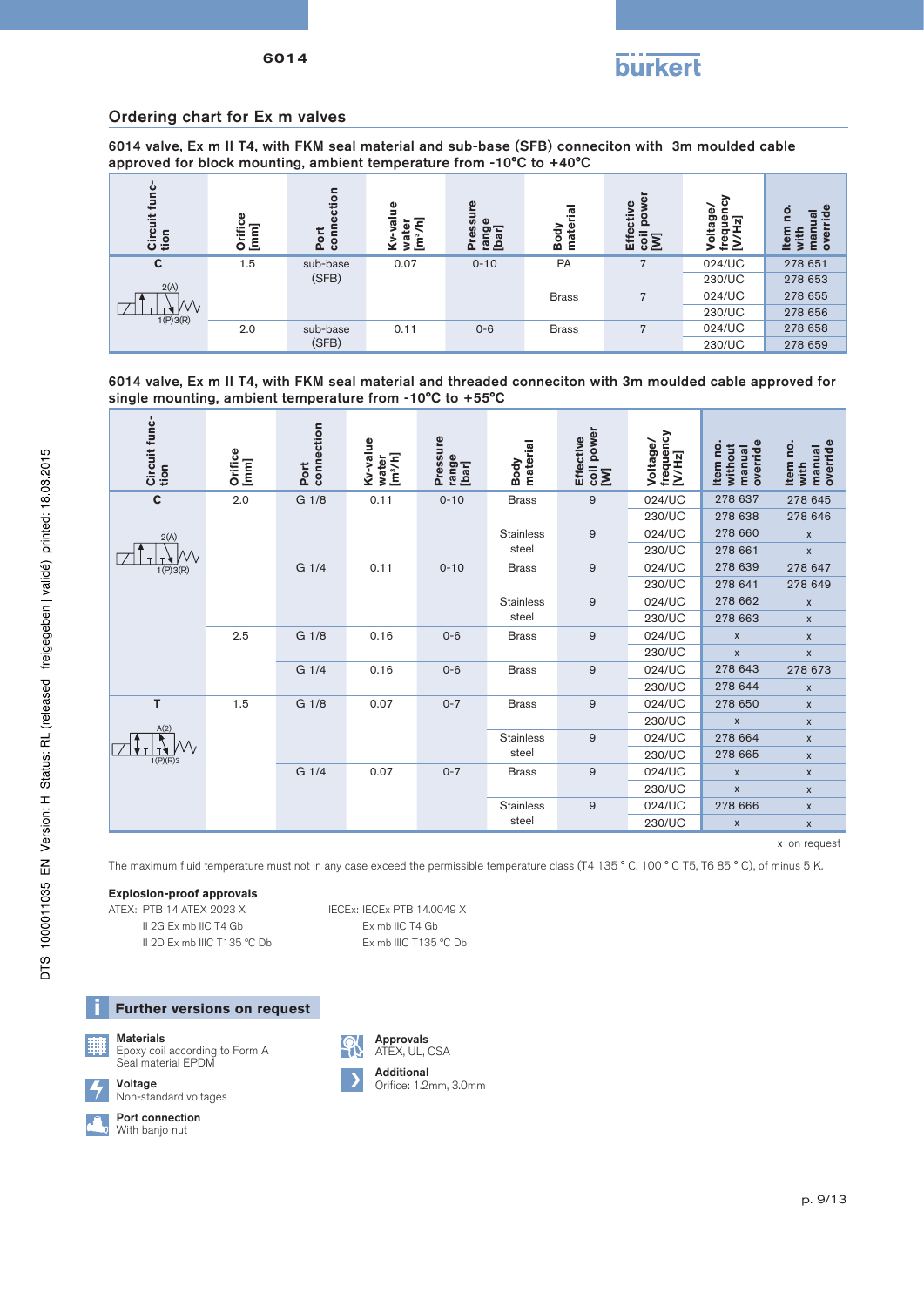# **burkert**

#### Materialangaben für ATEX/IECEx ia

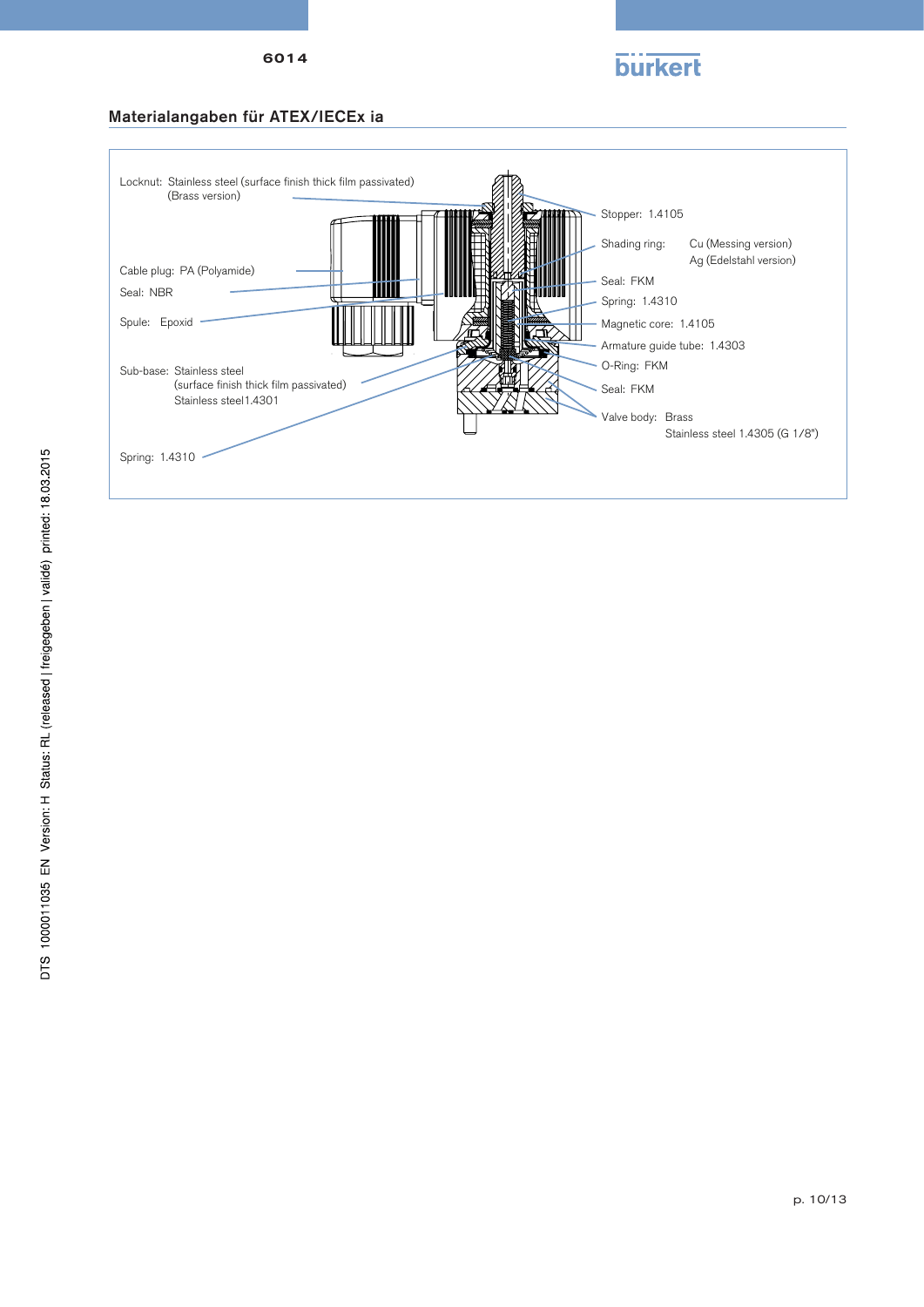

# Abmessungen für ATEX/IECEx ia [mm]



#### Electrical data

**Type of protection** EEx ia IIC T6 acc. to PTB-No. Ex-96.D.2010



**Note:** The valve is designed to operate on **24 V DC** outputs through an intermediary intrinsically safe apparatus (isolating block or barrier)..

| Function values for switching valve |              |              |  |  |  |  |
|-------------------------------------|--------------|--------------|--|--|--|--|
| at $+55$ °C<br>at $+20 °C$          |              |              |  |  |  |  |
| Minimum switching current           | 30 mA        | 30 mA        |  |  |  |  |
| Nominal resistance coil             | $310 \Omega$ | $360 \Omega$ |  |  |  |  |
| Minimum terminal voltage            | 9.3V         | 10.8 V       |  |  |  |  |

| Max, allowable values acc, to the<br>certificate of conformity |                  |  |  |  |  |
|----------------------------------------------------------------|------------------|--|--|--|--|
| Ui                                                             | 28 V             |  |  |  |  |
| li                                                             | $120 \text{ mA}$ |  |  |  |  |
| Pi                                                             | 1.1 W            |  |  |  |  |
| Ambient temperature                                            | $+60 °C$ at T6   |  |  |  |  |
|                                                                | $+75$ °C at T5   |  |  |  |  |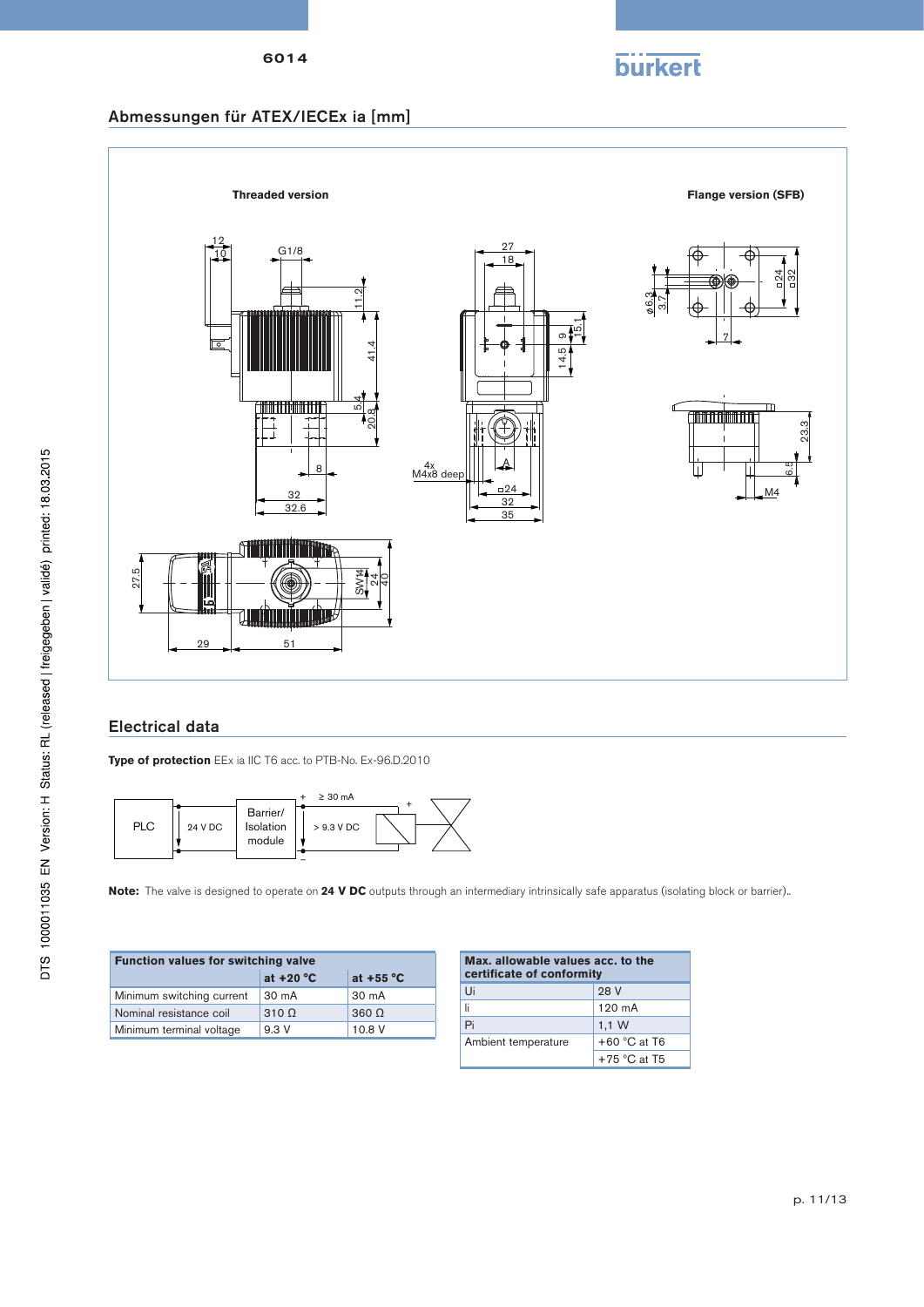

#### Technical data - ATEX/IECEx -ia

#### Response times

| <b>Response times</b> |              |  |  |  |
|-----------------------|--------------|--|--|--|
| <b>Opening [ms]</b>   | Closing [ms] |  |  |  |
| 20                    | クク           |  |  |  |
| _                     |              |  |  |  |

**Response times [ms]:**  Measured at valve outlet at 6 bar and +20ºC Opening: Pressure build-up 0 to 90%, Closing: Pressure drop 100 to 10%

#### Ordering chart - ATEX/IECEx -ia

6014 valve; Ex ia II T6 with FKM seal material only for approved single mounting, cable plug acc. to DINEN 175301-803 Form A, ambient temperature from -10°C to 60°C for T6, -10 to -75°C for T5



The maximum fluid temperature must not in any case exceed the permissible temperature class (T4 135 ° C, 100 ° C T5, T6 85 ° C), of minus 5 K.

#### **Explosion-proof approvals**

ATEX: PTB 01 ATEX 2101 0102 II 2G Ex i IIC T6 Gb II 2D Ex i IIIC T85 ºC Db

PTB IECEX12.0040 Ex ia IIC T6 Gb Ex ia IIC T80°C Db

#### Ordering chart for accessories

#### Cable plug Type 2508 acc. to DIN EN 175301-803 Form A